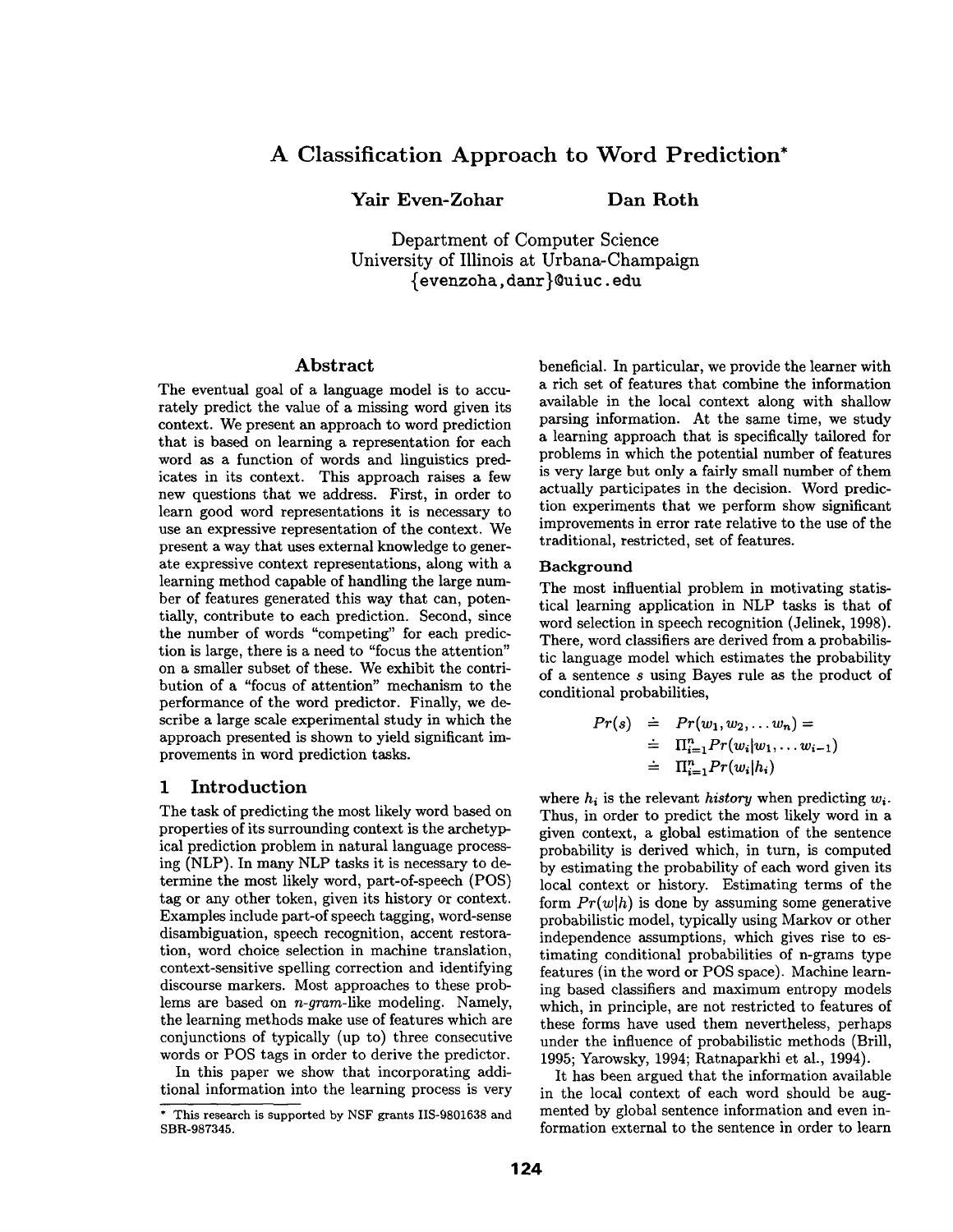better classifiers and language models. Efforts in this directions consists of  $(1)$  directly adding syntactic information, as in (Chelba and Jelinek, 1998; Rosenfeld, 1996), and (2) indirectly adding syntactic and semantic information, via similarity models; in this case n-gram type features are used whenever possible, and when they cannot be used (due to data sparsity), additional information compiled into a similarity measure is used (Dagan et al., 1999). Nevertheless, the efforts in this direction so far have shown very insignificant improvements, if any (Chelba and Jelinek, 1998; Rosenfeld, 1996). We believe that the main reason for that is that incorporating information sources in NLP needs to be coupled with a learning approach that is suitable for it.

Studies have shown that both machine learning and probabilistic learning methods used in NLP make decisions using a linear decision surface over the feature space (Roth, 1998; Roth, 1999). In this view, the feature space consists of simple functions (e.g., n-grams) over the the original data so as to allow for expressive enough representations using a simple functional form (e.g., a linear function). This implies that the number of potential features that the learning stage needs to consider may be very large, and may grow rapidly when increasing the expressivity of the features. Therefore a feasible computational approach needs to be feature-efficient. It needs to tolerate a large number of potential features in the sense that the number of examples required for it to converge should depend mostly on the number features relevant to the decision, rather than on the number of potential features.

This paper addresses the two issues mentioned above. It presents a rich set of features that is constructed using information readily available in the sentence along with shallow parsing and dependency information. It then presents a learning approach that can use this expressive (and potentially large) intermediate representation and shows that it yields a significant improvement in word error rate for the task of word prediction.

The rest of the paper is organized as follows. In section 2 we formalize the problem, discuss the information sources available to the learning system and how we use those to construct features. In section 3 we present the learning approach, based on the SNoW learning architecture. Section 4 presents our experimental study and results. In section 4.4 we discuss the issue of deciding on a set of candidate words for each decision. Section 5 concludes and discusses future work.

## 2 Information Sources and Features

Our goal is to learn a representation for each word in terms of features which characterize the syntactic and semantic context in which the word tends to appear. Our features are defined as simple relations over a collection of predicates that capture (some of) the information available in a sentence.

#### 2.1 Information **Sources**

**Definition 1** Let  $s = \langle w_1, w_2, ..., w_n \rangle$  be a sen*tence in which*  $w_i$  *is the i-th word. Let*  $\mathcal I$  *be a collection of predicates over a sentence s. IS(s)) 1, the Information source(s) available for the sentence s* is a representation of  $s$  as a list of predicates  $I \in \mathcal{I}$ ,

 $IS(s) = \{I_1(w_{1_1},...w_{1_i}),..., I_k(w_{k_1},...w_{k_i})\}.$ 

 $j_i$  is the arity of the predicate  $I_i$ .

## Example 2 *Let s be the sentence*

 $<$  John, X, at, the, clock, to, see, what, time, it, is  $>$ Let  $I = \{word, pos, subj-verb\}, with the interpreta$ *tion that* word *is a unary predicate that returns the value of the word in its domain;* pos *is a unary predicate that returns the value of the pos of the word in its domain, in the context of the sentence; subj- verb is a binary predicate that returns the value of the two words in its domain if the second is a verb in the sentence and the first is its subject; it returns ¢ otherwise. Then,* 

$$
IS(s) = \{word(w_1) = \text{John}, ..., word(w_3) = \text{at}, ..., \}
$$
  

$$
word(w_{11}) = \text{is}, pos(w_4) = DET, ..., \}
$$
  

$$
subj - verb(w_1, w_2) = \{\text{John}, X\}...
$$

The IS representation of s consists only of the predicates with non-empty values. E.g.,  $pos(w_6)$  = *modal* is not part of the IS for the sentence above.  $subj - verb$  might not exist at all in the IS even if the predicate is available, e.g., in The ball was given to Mary.

Clearly the *IS* representation of s does not contain all the information available to a human reading  $s$ ; it captures, however, all the input that is available to the computational process discussed in the rest of this paper. The predicates could be generated by any external mechanism, even a learned one. This issue is orthogonal to the current discussion.

#### **2.2 Generating Features**

Our goal is to learn a representation for each word of interest. Most efficient learning methods known today and, in particular, those used in NLP, make use of a linear decision surface over their feature space (Roth, 1998; Roth, 1999). Therefore, in order to learn expressive representations one needs to compose complex features as a function of the information sources available. A linear function expressed directly in terms of those will not be expressive enough. We now define a language that allows

<sup>1</sup>We denote IS(s) as IS wherever it is obvious what **the**  referred **sentence we is, or whenever we want to indicate Information** Source in general.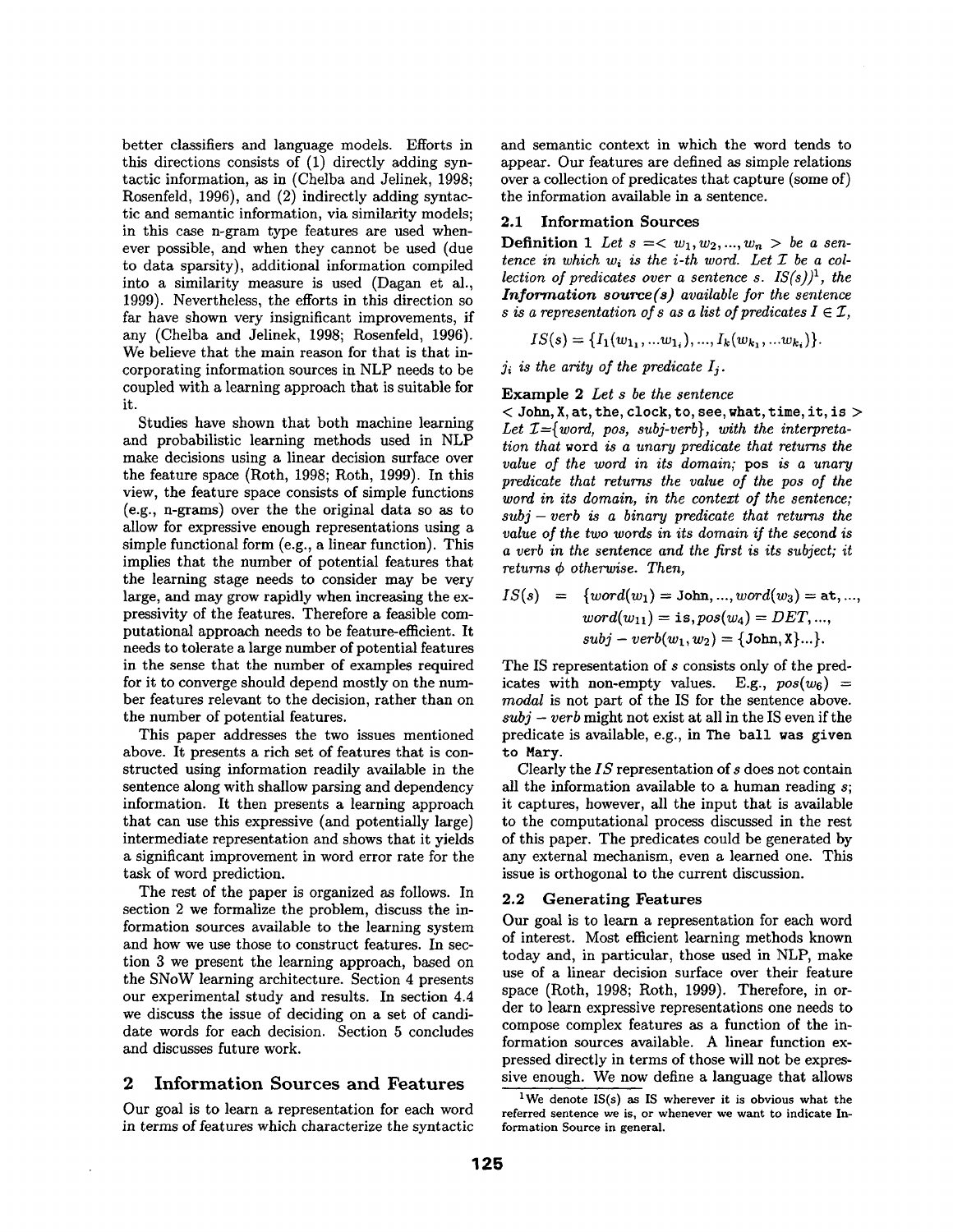one to define "types" of features<sup>2</sup> in terms of the information sources available to it.

**Definition 3 (Basic Features)** Let  $I \in \mathcal{I}$  be a  $k$ -ary predicate with range R. Denote  $w^k$  =  $(w_{j_1}, \ldots, w_{j_k})$ . We define two basic binary relations as follows. For  $\alpha \in R$  we define:

$$
f(I(w^k), \alpha) = \begin{cases} 1 & \text{iff } I(w^k) = \alpha \\ 0 & \text{otherwise} \end{cases}
$$
 (1)

*An existential version of the relation is defined by:* 

$$
f(I(w^k),x) = \begin{cases} 1 & \text{iff } \exists \alpha \in R \, s.t \, I(w^k) = \alpha \\ 0 & \text{otherwise} \end{cases} \tag{2}
$$

Features, which are defined as binary relations, can be composed to yield more complex relations in terms of the original predicates available in IS.

Definition 4 (Composing features) Let  $f_1, f_2$ *be feature definitions. Then*  $f_{and}(f_1, f_2)$   $f_{or}(f_1, f_2)$  $f_{not}(f_1)$  are defined and given the usual semantic:

$$
f_{and}(f_1, f_2) = \begin{cases} 1 & \text{if } f_1 = f_2 = 1 \\ 0 & \text{otherwise} \end{cases}
$$

$$
f_{or}(f_1, f_2) = \begin{cases} 1 & \text{if } f_1 = 1 \text{ or } f_2 = 1 \\ 0 & \text{otherwise} \end{cases}
$$

$$
f_{not}(f_1) = \begin{cases} 1 & \text{if } f_1 = 0 \\ 0 & \text{otherwise} \end{cases}
$$

In order to learn with features generated using these definitions as input, it is important that features generated when applying the definitions on different ISs are given the same identification. In this presentation we assume that the composition operator along with the appropriate IS element (e.g., Ex. 2, Ex. 9) are written explicitly as the identification of the features. Some of the subtleties in defining the output representation are addressed in (Cumby and Roth, 2000).

#### 2.3 Structured Features

So far we have presented features as relations over *IS(s)* and allowed for Boolean composition operators. In most cases more information than just a list of active predicates is available. We abstract this using the notion of a *structural information source (SIS(s))* defined below. This allows richer class of feature types to be defined.

## 2.4 Structured Instances

Definition 5 (Structural Information Source) Let  $s = \langle w_1, w_2, ..., w_n \rangle$ . SIS(s)), the **Structural** Information source(s) *available for the sentence s, is a tuple*  $(s, E_1, \ldots, E_k)$  *of directed acyclic graphs with s as the set of vertices and Ei 's, a set of edges in s.* 

Example 6 (Linear Structure) *The simplest SIS is the one corresponding to the linear structure of the sentence. That is,*  $SIS(s) = (s, E)$  where  $(w_i, w_j) \in E$  *iff the word w<sub>i</sub> occurs immediately before wj in the sentence (Figure 1 bottom left part).* 

In a linear structure  $(s = 0, w_1, w_2, ..., w_n > E),$ where  $E = \{(w_i, w_{i+1}); i = 1, \ldots n-1\}$ , we define the chain

$$
C(w_j, [l, r]) = \{w_{j-l}, \dots, w_j, \dots w_{j+r}\} \cap s.
$$

We can now define a new set of features that makes use of the structural information. Structural features are defined using the SIS. When defining a feature, the naming of nodes in s is done relative to a distinguished node, denoted  $w_p$ , which we call the *focus word* of the feature. Regardless of the arity of the features we sometimes denote the feature  $f$ defined with respect to  $w_p$  as  $f(w_p)$ .

**Definition 7 (Proximity)** Let  $SIS(s) = (s, E)$  be *the linear structure and let*  $I \in \mathcal{I}$  *be a k-ary predicate with range R. Let*  $w_p$  *be a focus word and*  $C =$  $C(w_p, [l, r])$  *the chain around it. Then, the proximity features for I with respect to the chain C are defined as:* 

$$
f_C(I(w), \alpha) = \begin{cases} 1 & \text{if } I(w) = \alpha, \alpha \in R, w \in C \\ 0 & \text{otherwise} \end{cases}
$$
(3)

The second type of feature composition defined using the structure is a collocation operator.

Definition 8 (Collocation) Let  $f_1, \ldots, f_k$  be fea*ture definitions.*  $\text{colloc}_C(f_1, f_2, \ldots, f_k)$  is a restricted *conjunctive operator that is evaluated on a chain C of length k in a graph. Specifically, let C =*   ${w_{j_1}, w_{j_2}, \ldots, w_{j_k}}$  be a chain of length k in SIS(s). Then, the collocation feature for  $f_1, \ldots, f_k$  with re*spect to the chain C is defined as* 

$$
colloc_C(f_1,\ldots,f_k) = \begin{cases} 1 & \text{if } \forall i = 1,\ldots k, f_i(w_{j_i}) = 1 \\ 0 & \text{otherwise} \end{cases}
$$
(4)

The following example defines features that are used in the experiments described in Sec. 4.

<sup>2</sup>We note that we do not define the features will be used in the learning process. These are going to be defined in a data driven way given the definitions discussed here and the input ISs. The importance of formally defining the "types" is due to the fact that some of these are quantified. Evaluating them on a given sentence might be computationally intractable and a formal definition would help to flesh out the difficulties and aid in designing the language (Cumby and Roth, 2000).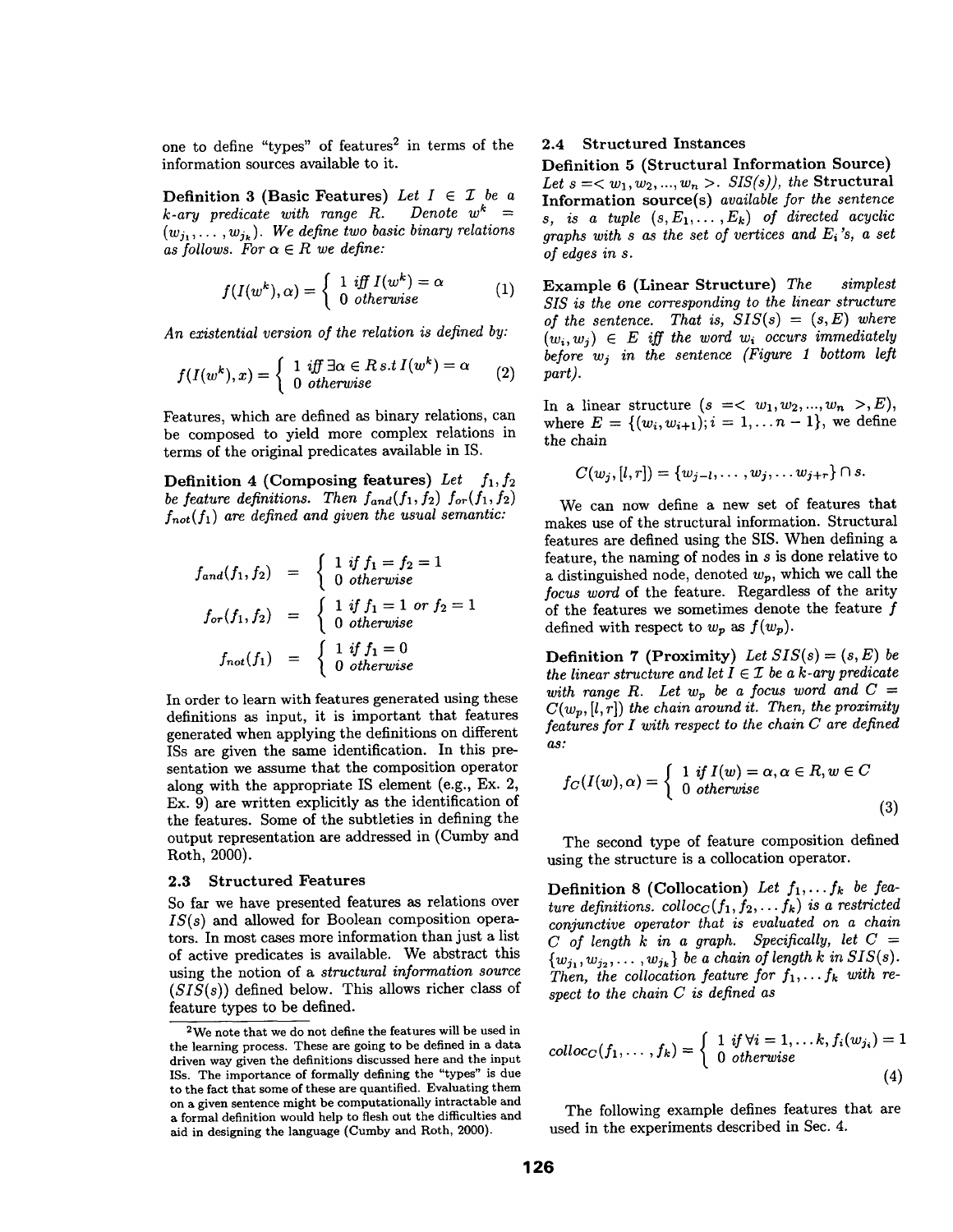Example 9 *Let s be the sentence in Example 2. We define some of the features with respect to the linear structure of the sentence. The word X is used as the focus word and a chain* [-10, 10] *is defined with respect to it. The proximity features are defined with respect to the predicate* word. *We get, for example:*   $f_c(word) = John; f_c(word) = at; f_c(word) = clock.$ 

*Collocation features are defined with respect to a chain*  $[-2, 2]$  *centered at the focus word X. They are defined with respect to two basic features*  $f_1, f_2$  each *of which can be either*  $f(word, \alpha)$  *or*  $f(pos, \alpha)$ *. The resulting features include, for example:* 

$$
colloc_C(word, word) = {John - X};
$$
  
\n
$$
colloc_C(word, word) = {X - at};
$$
  
\n
$$
colloc_C(word, pos) = {at - DET}.
$$

### 2.5 Non-Linear Structure

So far we have described feature definitions which make use of the linear structure of the sentence and yield features which are not too different from standard features used in the literature e.g., n-grams with respect to *pos* or *word* can be defined as *colloc*  for the appropriate chain. Consider now that we are given a general directed acyclic graph  $G = (s, E)$ on the the sentence s as its nodes. Given a distinguished *focus word*  $w_p \in s$  we can define a chain in the graph as we did above for the linear structure of the sentence. Since the definitions given above, Def. 7 and Def. 8, were given for chains they would apply for any chain in any graph. This generalization becomes interesting if we are given a graph that represents a more involved structure of the sentence.

Consider, for example the graph *DG(s)* in Figure 1. *DG(s)* described the dependency graph of the sentence s. An edge  $(w_i, w_j)$  in  $DG(s)$  represent a dependency between the two words. In our feature generation language we separate the information provided by the dependency grammar<sup>3</sup> to two parts. The structural information, provided in the left side of Figure 1, is used to generate *SIS(s).*  The labels on the edges are used as predicates and are part of *IS(s).* Notice that some authors (Yuret, 1998; Berger and Printz, 1998) have used the structural information, but have not used the information given by the labels on the edges as we do.

The following example defines features that are used in the experiments described in Sec. 4.

Example 10 *Let s be the sentence in Figure 1 along with its IS that is defined using the predicates*  word, pos, subj, obj, aux\_vrb.  $A$  subj-verb *feature, fsubj-verb, can be defined as a collocation over chains constructed with respect to the focus word* join. *Moreover, we can define fsubj-verb to be active also when there is an* aux\_vrb *between the* subj *and* verb, *by defining it as a disjunction of two collocation features, the* sub j-verb *and the*  subj-aux\_vrb-verb. *Other features that we use are conjunctions of words that occur before the focus verb (here:* join) *along all the chains it occurs in (here:* will, board, as) *and collocations of* obj *and* verb.

As a final comment on feature generation, we note that the language presented is used to define "types" of features. These are instantiated in a data driven way given input sentences. A large number of features is created in this way, most of which might not be relevant to the decision at hand; thus, this process needs to be followed by a learning process that can learn in the presence of these many features.

## 3 The Learning Approach

Our experimental investigation is done using the *SNo W* learning system (Roth, 1998). Earlier versions of *SNoW* (Roth, 1998; Golding and Roth, 1999; Roth and Zelenko, 1998; Munoz et al., 1999) have been applied successfully to several natural language related tasks. Here we use *SNo W* for the task of word prediction; a representation is learned for each word of interest, and these compete at evaluation time to determine the prediction.

#### 3.1 The *SNOW* Architecture

The *SNo W* architecture is a sparse network of linear units over a common pre-defined or incrementally learned feature space. It is specifically tailored for learning in domains in which the potential number of features might be very large but only a small subset of them is actually relevant to the decision made.

Nodes in the input layer of the network represent simple relations on the input sentence and are being used as the input features. Target nodes represent words that are of interest; in the case studied here, each of the word candidates for prediction is represented as a target node. An input sentence, along with a designated word of interest in it, is mapped into a set of features which are active in it; this representation is presented to the input layer of SNoW and propagates to the target nodes. Target nodes are linked via weighted edges to (some of) the input features. Let  $\mathcal{A}_t = \{i_1, \ldots, i_m\}$  be the set of features that are active in an example and are linked to the target node t. Then the linear unit corresponding to t is *active* iff

$$
\sum_{i\in\mathcal{A}_t} w_i^t > \theta_t,
$$

where  $w_i^t$  is the weight on the edge connecting the *i*th feature to the target node t, and  $\theta_t$  is the threshold

<sup>&</sup>lt;sup>3</sup>This information can be produced by a functional dependency grammar (FDG), which assigns each word a specific function, and then structures the sentence hierarchically based on it, as we do here (Tapanainen and Jrvinen, 1997), but can also be generated by an external rule-based parser or a learned one.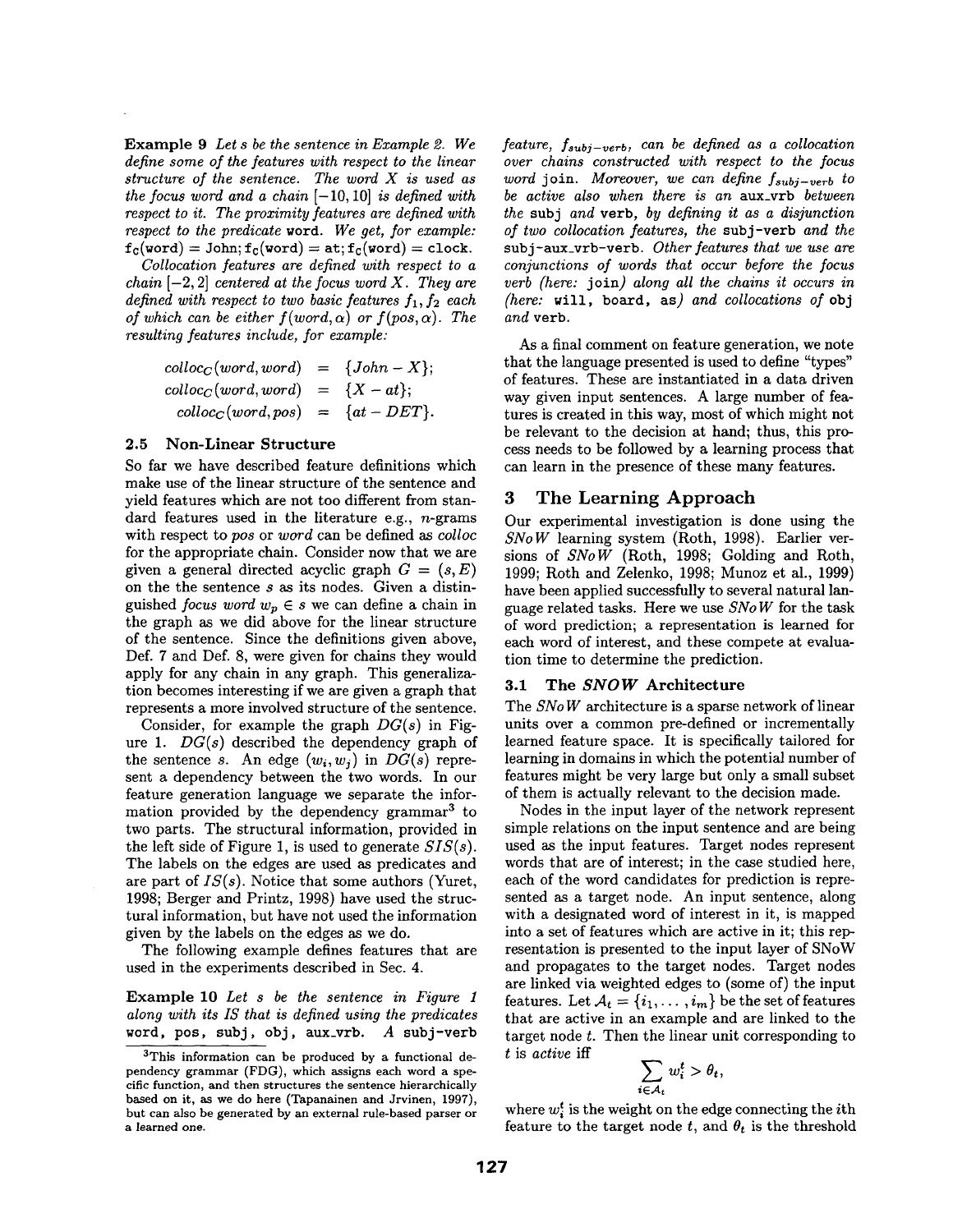

Figure 1: A sentence with a **linear and a dependency grammar structure** 

for the target node t. In this way, *SNo W* provides a collection of *word representations* rather than just discriminators.

A given example is treated autonomously by each target subnetwork; an example labeled t may be treated as a positive example by the subnetwork for  $t$  and as a negative example by the rest of the target nodes. The learning policy is on-line and mistake-driven; several update rules can be used within SNoW. The most successful update rule is a variant of Littlestone's Winnow update rule (Littlestone, 1988), a multiplicative update rule that is tailored to the situation in which the set of input features is not known a priori, as in the infinite attribute model (Blum, 1992). This mechanism is implemented via the sparse architecture of SNOW. That is, (1) input features are allocated in a data driven way - an input node for the feature  $i$  is allocated only if the feature  $i$  was active in any input sentence and (2) a link (i.e., a non-zero weight) exists between a target node  $t$  and a feature  $i$  if and only if i was active in an example labeled  $t$ .

One of the important properties of the sparse architecture is that the complexity of processing an example depends only on the number of features active in it,  $n_a$ , and is independent of the total number of features, *nt,* observed over the life time of the system. This is important in domains in which the total number of features is very large, but only a small number of them is active in each example.

Once target subnetworks have been learned and the network is being evaluated, a decision support mechanism is employed, which selects the dominant active target node in the SNoW unit via a winner-take-all mechanism to produce a final prediction. SNoW is available publicly at http://L2R.cs.uiuc.edu/~cogcomp.html.

## 4 Experimental Study

## **4.1 Task definition**

The experiments were conducted with four goals in mind:

- 1. To compare mistake driven algorithms with naive Bayes, trigram with backoff and a simple maximum likelihood estimation (MLE) baseline.
- 2. To create a set of experiments which is comparable with similar experiments that were previously conducted by other researchers.
- 3. To build a baseline for two types of extensions of the simple use of linear features: (i) Non-Linear features (ii) Automatic focus of attention.
- 4. To evaluate word prediction as a simple language model.

We chose the verb prediction task which is similar to other word prediction tasks (e.g.,(Golding and Roth, 1999)) and, in particular, follows the paradigm in (Lee and Pereira, 1999; Dagan et al., 1999; Lee, 1999). There, a list of the confusion sets is constructed first, each consists of two different verbs. The verb  $v_1$  is coupled with  $v_2$  provided that they occur equally likely in the corpus. In the test set, every occurrence of  $v_1$  or  $v_2$  was replaced by a set  ${v_1, v_2}$  and the classification task was to predict the correct verb. For example, if a confusion set is created for the verbs "make" and "sell", then the data is altered as follows:

| make the paper $\rightarrow$ {make,sell} the paper           |  |  |
|--------------------------------------------------------------|--|--|
| sell sensitive data $\rightarrow$ {make,sell} sensitive data |  |  |

The evaluated predictor chooses which of the two verbs is more likely to occur in the current sentence.

In choosing the prediction task in this way, we make sure the task in difficult by choosing between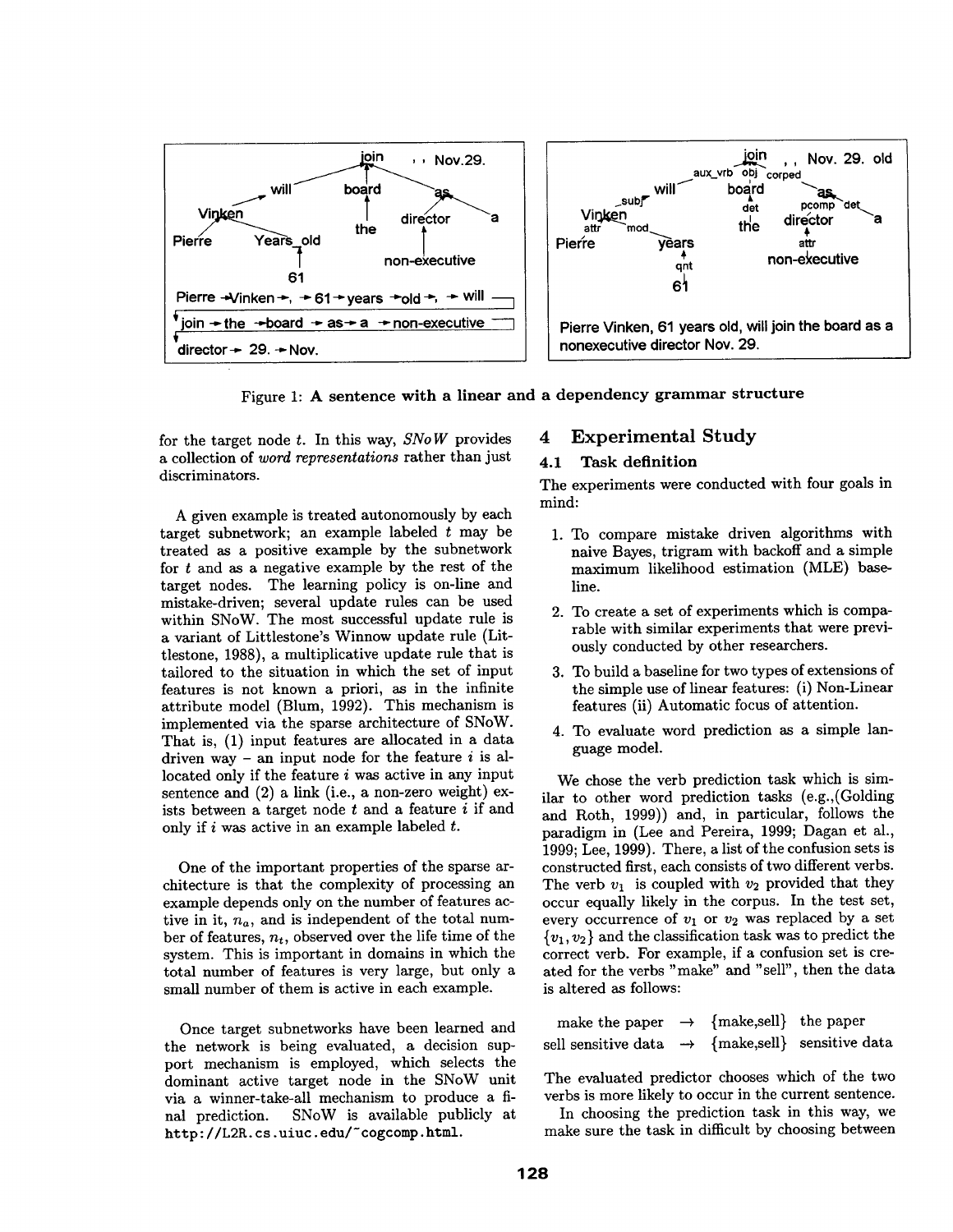competing words that have the same prior probabilities and have the same part of speech. A further advantage of this paradigm is that in future experiments we may choose the candidate verbs so that they have the same sub-categorization, phonetic transcription, etc. in order to imitate the first phase of language modeling used in creating candidates for the prediction task. Moreover, the pretransformed data provides the correct answer so that (i) it is easy to generate training data; no supervision is required, and (ii) it is easy to evaluate the results assuming that the most appropriate word is provided in the original text.

Results are evaluated using word-error rate (WER). Namely, every time we predict the wrong word it is counted as a mistake.

## 4.2 **Data**

We used the Wall Street Journal (WSJ) of the years 88-89. The size of our corpus is about 1,000,000 words. The corpus was divided into 80% training and 20% test. The training and the test data were processed by the FDG parser (Tapanainen and Jrvinen, 1997). Only verbs that occur at least 50 times in the corpus were chosen. This resulted in 278 verbs that we split into 139 confusion sets as above. After filtering the examples of verbs which were not in any of the sets we use 73, 184 training examples and 19,852 test examples.

## 4.3 **Results**

## 4.3.1 **Features**

In order to test the advantages of different feature sets we conducted experiments using the following features sets:

- 1. Linear features: proximity of window size  $\pm 10$ words, conjunction of size 2 using window size  $\pm 2$ . The conjunction combines words and parts of speech.
- 2. Linear  $+$  Non linear features: using the linear features defined in (1) along with non linear features that use the predicates subj, obj, word, pos, the collocations subj-verb, verb-obj linked to the focus verb via the graph structure and conjunction of 2 linked words.

The over all number of features we have generated for all 278 target verbs was around 400,000. In all tables below the NB columns represent results of the naive Bayes algorithm as implemented within SNoW and the SNoW column represents the results of the sparse Winnow algorithm within SNoW.

Table 1 summarizes the results of the experiments with the features sets  $(1)$ ,  $(2)$  above. The baseline experiment uses MLE, the majority predictor. In addition, we conducted the same experiment using trigram with backoff and the WER is 29.3%. From

|                     |      |               | Bline NB SNoW |
|---------------------|------|---------------|---------------|
| Linear              | 49.6 | $13.54$ 11.56 |               |
| Non Linear $ 49.6 $ |      | 12.25         | 9.84          |

Table 1: **Word Error Rate results for linear and non-linear features** 

these results we conclude that using more expressive features helps significantly in reducing the WER. However, one can use those types of features only if the learning method handles large number of possible features. This emphasizes the importance of the new learning method.

|          | Similarity   NB | $^-$ 1 SNoW       |
|----------|-----------------|-------------------|
| WSJ data |                 | $54.6\%$   59.1\% |
| AP news  | 47.6%           |                   |

Table 2: Comparison of **the improvement achieved using similarity methods (Dagan et al., 1999) and using the methods presented in this paper. Results are shown in percentage of improvement in accuracy over the baseline.** 

Table 2 compares our method to methods that use similarity measures (Dagan et al., 1999; Lee, 1999). Since we could not use the same corpus as in those experiments, we compare the ratio of improvement and not the WER. The baseline in this studies is different, but other than that the experiments are identical. We show an improvement over the best similarity method. Furthermore, we train using only 73,184 examples while (Dagan et al., 1999) train using 587, 833 examples. Given our experience with our approach on other data sets we conjecture that we could have improved the results further had we used that many training examples.

## 4.4 Focus of **attention**

SNoW is used in our experiments as a multi-class predictor - a representation is learned for each word in a given set and, at evaluation time, one of these is selected as the prediction. The set of candidate words is called the *confusion set* (Golding and Roth, 1999). Let  $C$  be the set of all target words. In previous experiments we generated artificially subsets of size 2 of C in order to evaluate the performance of our methods. In general, however, the question of determining a good set of candidates is interesting in it own right. In the absence, of a good method, one might end up choosing a verb from among a larger set of candidates. We would like to study the effects this issue has on the performance of our method.

In principle, instead of working with a single large confusion set  $C$ , it might be possible to split  $C$  into subsets of smaller size. This process, which we call the *focus of attention (FOA)* would be beneficial only if we can guarantee that, with high probability,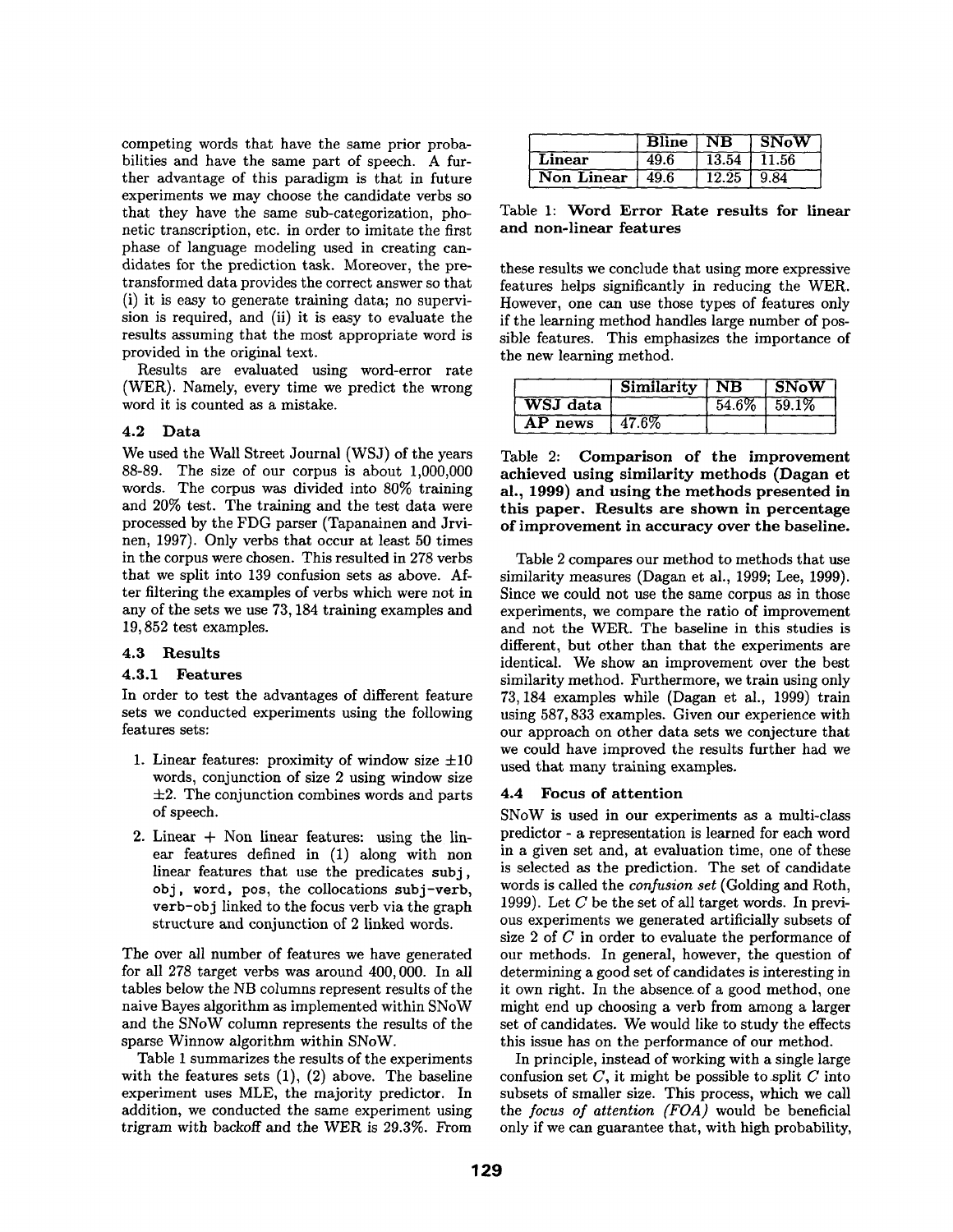given a prediction task, we know which confusion set to use, so that the true target belongs to it. In fact, the FOA problem can be discussed separately for the training and test stages.

- 1. Training: Given our training policy (Sec. 3) every positive example serves as a negative example to all other targets in its confusion set. For a large set C training might become computationally infeasible.
- 2. Testing: considering only a small set of words as candidates at evaluation time increases the baseline and might be significant from the point of view of accuracy and efficiency.

To evaluate the advantage of reducing the size of the confusion set in the training and test phases, we conducted the following experiments using the same features set (linear features as in Table 1).

|                            | Bline NB |                   | ∣ SNoW |
|----------------------------|----------|-------------------|--------|
| Train All Test All   87.44 |          | $65.22 \pm 65.05$ |        |
| Train All Test 2           | 49.6     | $13.54$   13.15   |        |
| Train 2 Test 2             | 49.6     | 13.54             | 11.55  |

Table 3: Evaluating Focus of Attention: Word Error Rate for Training and **testing using**  all the words together against using pairs of words.

"Train All" means training on all 278 targets together. "Test all" means that the confusion set is of size 278 and includes all the targets. The results shown in Table 3 suggest that, in terms of accuracy, the significant factor is the confusion set size in the test stage. The effect of the confusion set size on training is minimal (although it does affect training time). We note that for the naive Bayes algorithm the notion of negative examples does not exist, and therefore regardless of the size of confusion set in training, it learns exactly the same representations. Thus, in the NB column, the confusion set size in training makes no difference.

The application in which a word predictor is used might give a partial solution to the FOA problem. For example, given a prediction task in the context of speech recognition the phonemes that constitute the word might be known and thus suggest a way to generate a small confusion set to be used when evaluating the predictors.

Tables 4,5 present the results of using artificially simulated speech recognizer using a method of general phonetic classes. That is, instead of transcribing a word by the phoneme, the word is transcribed by the phoneme *classes(Jurafsky* and Martin, 200). Specifically, these experiments deviate from the task definition given above. The confusion sets used are of different sizes and they consist of verbs with different prior probabilities in the corpus. Two sets of experiments were conducted that use the phonetic transcription of the words to generate confusion sets.

|                                                            |  | $Bline \top NB$ $SNow$ |
|------------------------------------------------------------|--|------------------------|
| <b>Train All Test PC</b> $\lceil 19.84 \rceil$ 11.6   12.3 |  |                        |
| <b>Train PC Test PC</b>   19.84   11.6   11.3              |  |                        |

Table 4: Simulating Speech Recognizer: Word Error Rate for Training **and testing** with confusion sets determined based on phonetic classes (PC) from a simulated speech recognizer.

In the first experiment (Table 4), the transcription of each word is given by the broad phonetic groups to which the phonemes belong i.e., nasals, fricative, etc.<sup>4</sup>. For example, the word  $"b_u_y"$  is transcribed using phonemes as "b\_Y" and here we transcribe it as "P\_VI" which stands for "Plosive\_Vowell". This partition results in a partition of the set of verbs into several confusions sets. A few of these confusion sets consist of a single word and therefore have 100% baseline, which explains the high baseline.

|                                           |  | Bline NB SNoW |
|-------------------------------------------|--|---------------|
| Train All Test PC   45.63   26.36   27.54 |  |               |
| Train PC Test PC   45.63   26.36   25.55  |  |               |

Table 5: Simulating Speech Recognizer: Word Error Rate for Training **and testing** with confusion sets determined based on phonetic classes (PC) from a simulated speech recognizer. In this case only confusion sets **that**  have less than 98% baseline are used, which explains the overall lower baseline.

Table 5 presents the results of a similar experiment in which only confusion sets with multiple words were used, resulting in a lower baseline.

As before, Train All means that training is done with all 278 targets together while Train PC means that the PC confusion sets were used also in training. We note that for the case of SNOW, used here with the sparse Winnow algorithm, that size of the confusion set in training has some, although small, effect. The reason is that when the training is done with all the target words, each target word representation with all the examples in which it does not occur are used as negative examples. When a smaller confusion set is used the negative examples are more likely to be "true" negative.

## 5 Conclusion

This paper presents a new approach to word prediction tasks. For each word of interest, a word representation is learned as a function of a common, but

<sup>4</sup>In this experiment, the vowels phonemes were divided into two different groups to account for different sounds.